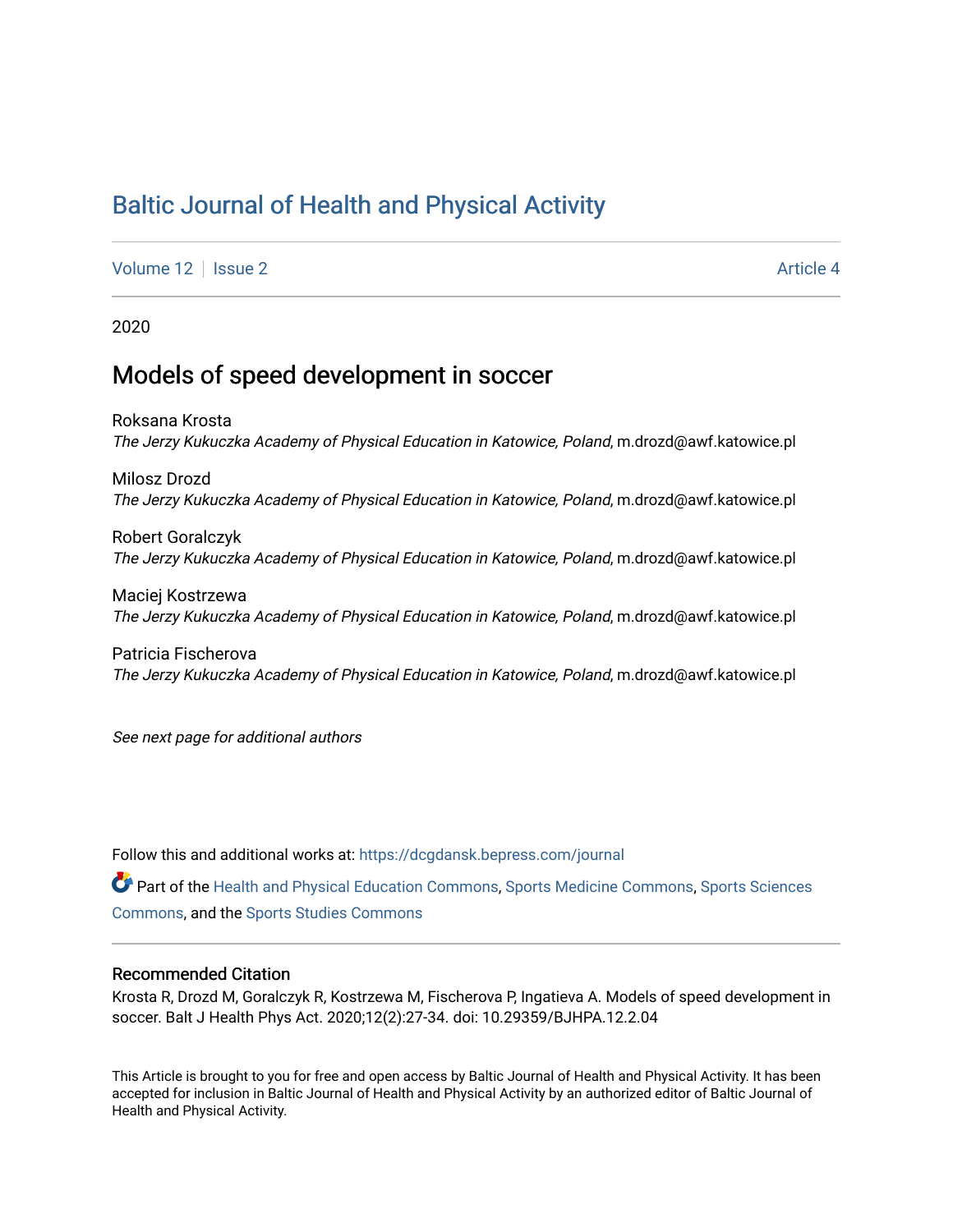# Models of speed development in soccer

#### Authors

Roksana Krosta, Milosz Drozd, Robert Goralczyk, Maciej Kostrzewa, Patricia Fischerova, and Angelina Ignatieva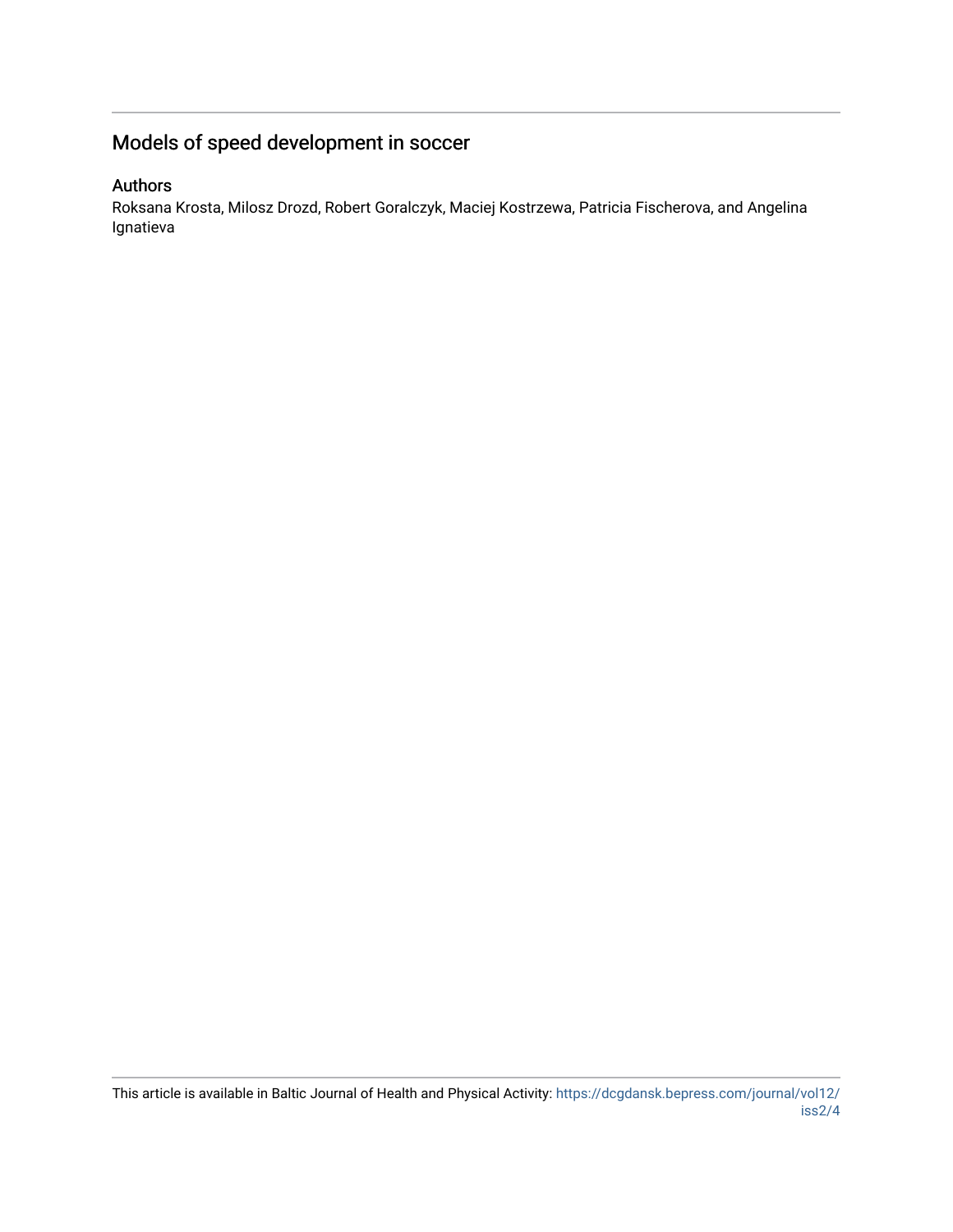# **Models of speed development in soccer**

**Authors' Contribution:**

- **A** Study Design
- **B** Data Collection
- **C** Statistical Analysis **D** Data Interpretation
- **E** Manuscript Preparation
- **F** Literature Search
- 
- **G** Funds Collection

**Roksana Krosta ABCDEFG, Miłosz Drozd ADC, Robert Góralczyk<sup>D</sup>, Maciej Kostrzewa BG, Patricia Fischerova BC, Angelina Ignatieva BC**

The Jerzy Kukuczka Academy of Physical Education in Katowice, Poland

| abstract                     |                                                                                                                                                                                                                                                                                                                                                                                                                            |
|------------------------------|----------------------------------------------------------------------------------------------------------------------------------------------------------------------------------------------------------------------------------------------------------------------------------------------------------------------------------------------------------------------------------------------------------------------------|
| <b>Background:</b>           | The main objective of this research was to determine a model of the Speed Abilities Development Index<br>(SADI) in selected teams of the top league, the first and the second league in Poland. The indirect aim<br>was to determine the most significant predictors that have the greatest effect on development of this<br>model.                                                                                        |
| <b>Material and methods:</b> | The study examined a group of randomly selected 20 athletes (age $24 \pm 3$ years) from four Polish<br>premium league soccer teams, four teams of the first league and four teams of the second league, what<br>amounted to 60 randomly selected players. The following independent variables related to starting and<br>absolute running were considered: 5 m, 20 m, 30 m, 520 m, 530 m, 2030 m.                          |
| <b>Results:</b>              | In the group of top league players the model determined the following predictors of speed as most<br>significant: the sprint time of 5 to 30 m segment run, the sprint time recorded between 20 to 30 m and the<br>mean result of the RAST. In the group of players from the first and second leagues, the predictors included:<br>the time of 20 to 30 m run, mean result of the RAST and the sprint time of the 5 m run. |
| <b>Conclusions:</b>          | A good soccer player should be prepared for both short (5 to 20 m) and longer (30 to 50 m) runs at the<br>highest speed possible.                                                                                                                                                                                                                                                                                          |
|                              | Key words: soccer, speed, regression model, motor abilities, motor potential.                                                                                                                                                                                                                                                                                                                                              |
| .                            |                                                                                                                                                                                                                                                                                                                                                                                                                            |

#### **article details**

|                               | Article statistics: Word count: 2,710; Tables: 6; Figures: 0; References: 21                                                                                                                                                                                                                                                                                                                                                                                                                                                                                                                                                                                                                                                                                                                                                                                  |
|-------------------------------|---------------------------------------------------------------------------------------------------------------------------------------------------------------------------------------------------------------------------------------------------------------------------------------------------------------------------------------------------------------------------------------------------------------------------------------------------------------------------------------------------------------------------------------------------------------------------------------------------------------------------------------------------------------------------------------------------------------------------------------------------------------------------------------------------------------------------------------------------------------|
|                               | Received: April 2020; Accepted: May 2020; Published: June 2020                                                                                                                                                                                                                                                                                                                                                                                                                                                                                                                                                                                                                                                                                                                                                                                                |
| <b>Full-text PDF:</b>         | http://www.balticsportscience.com                                                                                                                                                                                                                                                                                                                                                                                                                                                                                                                                                                                                                                                                                                                                                                                                                             |
| Copyright                     | © Gdansk University of Physical Education and Sport, Poland                                                                                                                                                                                                                                                                                                                                                                                                                                                                                                                                                                                                                                                                                                                                                                                                   |
| Indexation:                   | Celdes, Clarivate Analytics Emerging Sources Citation Index (ESCI), CNKI Scholar (China National Knowledge<br>Infrastructure), CNPIEC, De Gruyter - IBR (International Bibliography of Reviews of Scholarly Literature in<br>the Humanities and Social Sciences), De Gruyter - IBZ (International Bibliography of Periodical Literature<br>in the Humanities and Social Sciences), DOAJ, EBSCO - Central & Eastern European Academic Source, EBSCO<br>- SPORTDiscus, EBSCO Discovery Service, Google Scholar, Index Copernicus, J-Gate, Naviga (Softweco, Primo<br>Central (ExLibris), ProQuest - Family Health, ProQuest - Health & Medical Complete, ProQuest - Illustrata: Health<br>Sciences, ProQuest - Nursing & Allied Health Source, Summon (Serials Solutions/ProQuest, TDOne (TDNet), Ulrich's<br>Periodicals Directory/ulrichsweb, WorldCat (OCLC) |
| <b>Funding:</b>               | The research is funded by grants of Ministry of Science and Higher Education of Poland (NRSA3 03953 and NRSA4 040 54).                                                                                                                                                                                                                                                                                                                                                                                                                                                                                                                                                                                                                                                                                                                                        |
| <b>Conflict of interests:</b> | Authors have declared that no competing interest exists.                                                                                                                                                                                                                                                                                                                                                                                                                                                                                                                                                                                                                                                                                                                                                                                                      |
| Corresponding author:         | The Jerzy Kukuczka Academy of Physical Education, Department of Sports Theory, Sports Training Facility, Head of the<br>Hypoxia laboratory, Mikołowska 72A str., 40-065 Katowice, Poland; 603966719; e-mail: m.drozd@awf.katowice.pl                                                                                                                                                                                                                                                                                                                                                                                                                                                                                                                                                                                                                          |
| <b>Open Access License:</b>   | This is an open access article distributed under the terms of the Creative Commons Attribution-Non-commercial 4.0<br>International (http://creativecommons.org/licenses/by-nc/4.0/), which permits use, distribution, and reproduction in<br>any medium, provided the original work is properly cited, the use is non-commercial and is otherwise in compliance<br>with the license.                                                                                                                                                                                                                                                                                                                                                                                                                                                                          |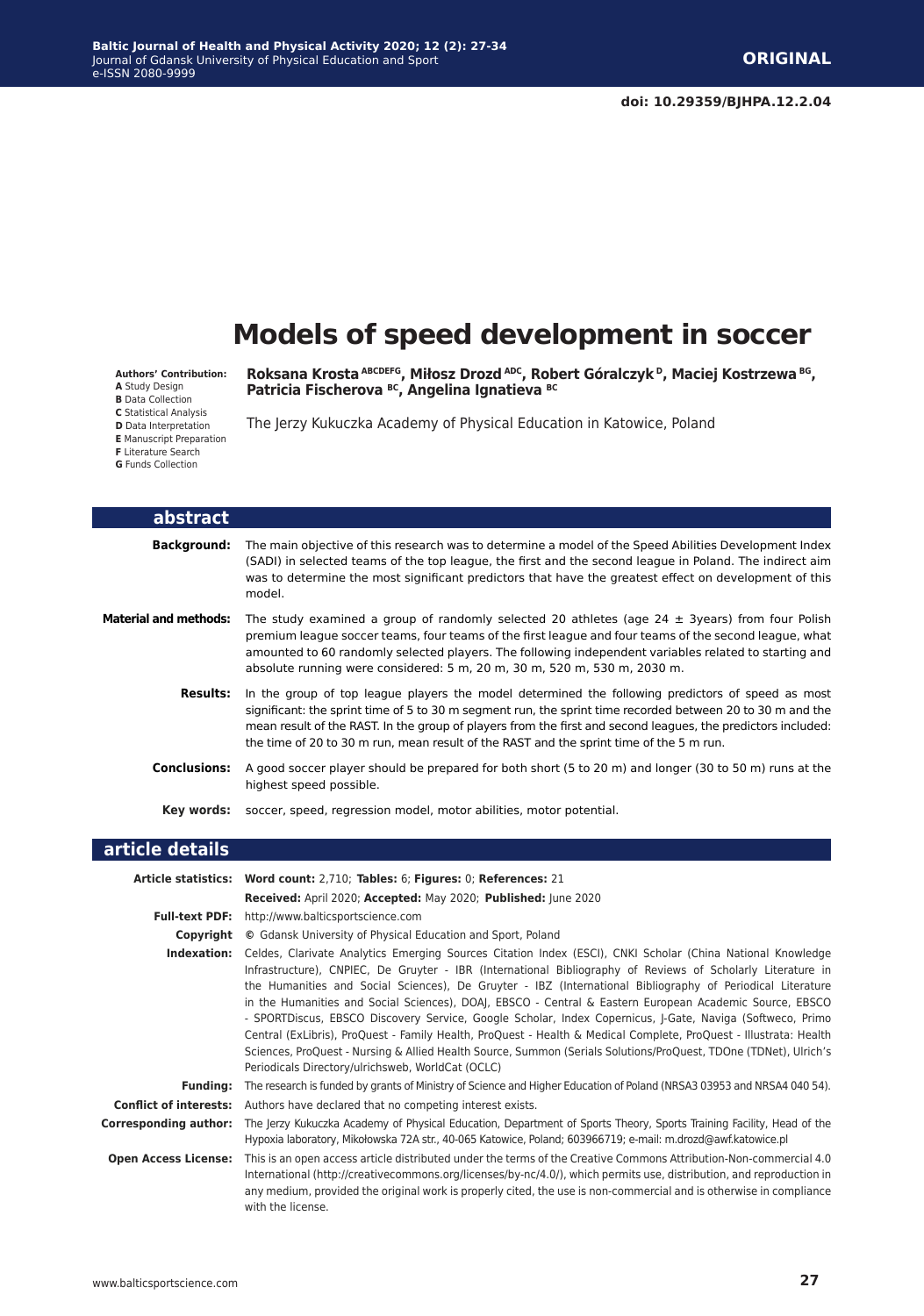### **introduction**

Due to its popularity, simplicity of the game, variability of situations and high dynamics, soccer has been the focus of numerous studies. A key issue in this sport is not only tactics but also adequate motor preparation of a player that ensures performance of the tactical tasks.

Analysis of the history of soccer reveals substantial changes in playing styles. Recent years have seen an increase in its speed and changes in the competitive strategies. Consequently, the methodology of soccer playing looks quite different than it used to several years ago and the attempts are being made to maximize motor potential of a player, which involves the use of more effective technical skills in competitive conditions, especially among elite players.

Running speed is a factor that determines the potential of the body to cover a distance as fast as possible. It is consists of three components: reaction speed, movement speed and frequency of movements [1]. The level of these components has a direct impact on the player's effectiveness during the game. Therefore, [2] indicate that the new training concepts in soccer subordinate endurance training to speed and strength conditioning. Sprints often start when the player is moving at a slower speed, also while the player performs numerous changes of direction, characteristic of soccer. Individual running actions often begin, when a player is running to his position or when marking a player from the opposing team. There is also much fighting for the ball in the air. Therefore, it should be emphasized that playing performance in soccer is to a large degree dependent on the ability to accelerate over the first few steps.

Depending on the country and the league particular authors report a different mean distance covered by sprint during a soccer match: it ranges from 215 to 446 m [3], 199 to 290 m [4], 179 to 334 m [5], or 193 to 260 m (Spanish league), 208 to 278 m (English league), 167 to 345m (European league) [6].

Ferro found that the use of specific training methods and modern concepts of periodization may lead to an improvement in different components of speed such as: acceleration, absolute speed and speed endurance, which increase a player'scompetitive value [1].

Speed, which is a complex motor ability, plays a more significant role in contemporary soccer. In a soccer match, speed manifests itself as a complex psychophysical ability to utilize specific technical and tactical skills most effectively and most dynamically under the pressure of opponents and time.

Speed comprises motor and cognitive components, which are closely related in functional terms. The speed of the motor component is controlled by neurophysiological processes (jumping, acceleration, changes in running direction, dynamic cuts, starting speed). The main role of the cognitive component is played by the analytical and decision centres of the cerebral cortex, which receives and processes information (choice of activity, speed of making proper decisions, speed of reaction, speed of perception and prediction). The process of processing and receiving information in the cerebral cortex is invisible: the only visible element is the motion itself and the speed at which the movement is performed. The speed of particular actions during a match depends not only on the players' running speed, but also on their psychomotor aptitude. For instance, delayed perception and assessment of a match situation results in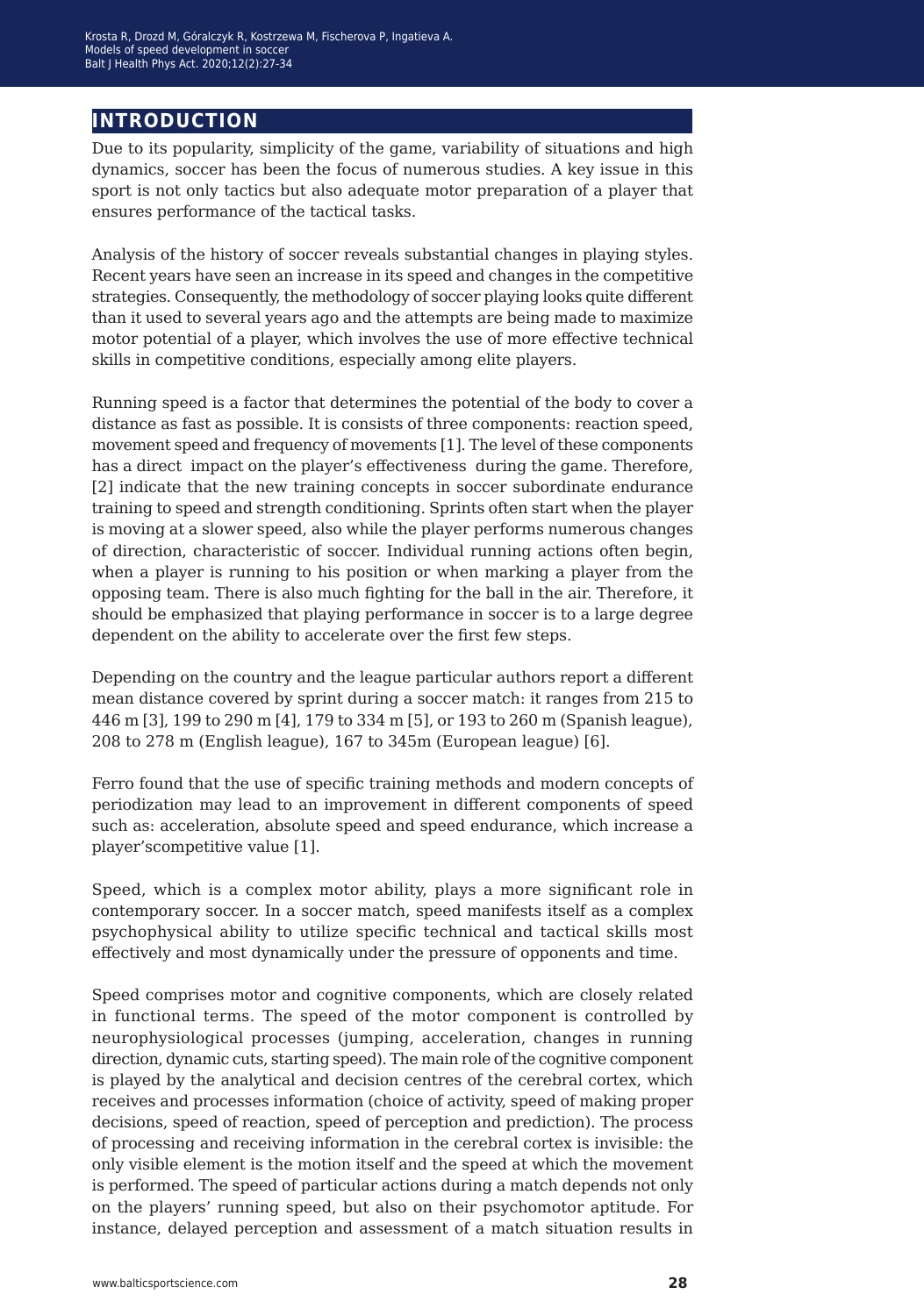wrong decisions and choosing inappropriate actions. Therefore, performing a fast but improper movement during the match is ineffective. Before a player runs to the ball, he should analyse the situation and make a certain decision. Without proper analysis, even a fast player cannot utilize this ability, particularly in tight spaces, and under opponents' and time pressure, where an unconventional dummy should be used immediately combined with a change in direction of running, or a dynamic individual action should be performed, completed with an unexpected shot to the goal, a precise pass or cross to a teammate. Players of lower sports levels often move to the open space too quickly or too slowly, and they also cannot utilize the advantage of greater number of players in situations of 2:1, 3:1 or 3:2. This is caused by erroneous assessment of the situation, which leads to wrong decisions and improper choice of actions. During dynamic actions with or without the ball, players are constantly preoccupied by the assessment of the direction and speed of the ball, as well as the movement of players from their own and the opposing team. Under such situations, the main role is played by cognitive processes, which does not mean that the speed of movement is less important and should not be developed. On the contrary, it should be properly and regularly improved as it represents the most basic motor ability responsible for the effectiveness of a player on the field [7].

Unlike such abilities as endurance or muscular strength, speed is largely determined genetically. Therefore, substantial improvements in speed are significantly related to the player's genotype. Accordingly, even long-term and intensive training may not bring improvements in speed. Speed abilities are closely linked to such genetic determinants as high content of fast twitch fibres (type IIx white fibres), ability to excite them selectively, efficiency of nervous processes, especially the ability to switch from excitation to inhibition, which determines the frequency of movements [8]. However, speed is only one of the motor components that determine sports performance in soccer. Beside motor abilities, technical and tactical skills are of great importance in soccer and other team sport games.

This study concentrates only on one aspect of soccer performance, which is running speed. The main objective of this research was to determine a model of the Speed Abilities Development Index (SADI) in selected teams of the top league, the first and the second league in Poland. The second indirect aim was to determine the most important predictors that have the biggest effect on development of this index.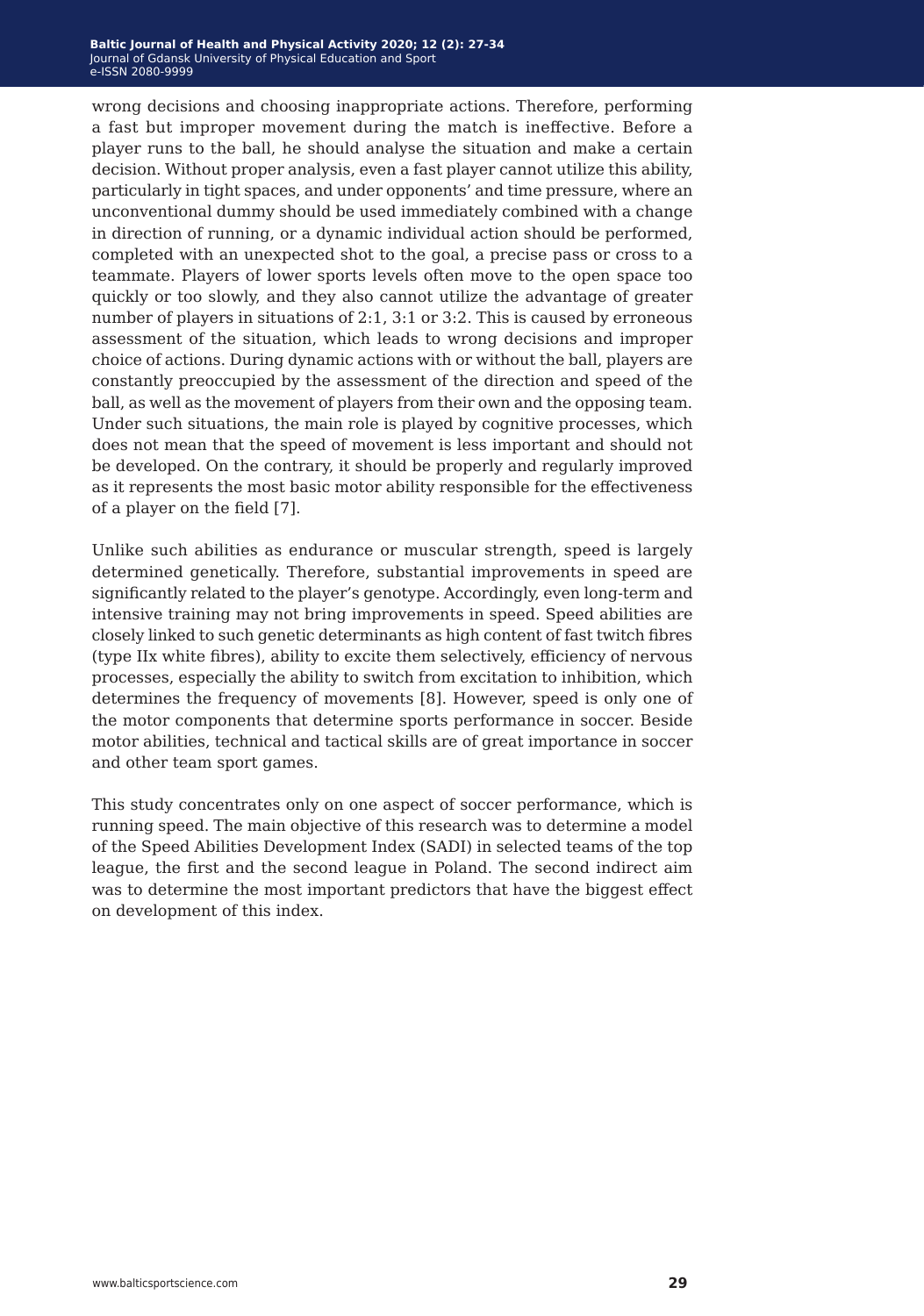## **material and methods**

#### **participants**

We examined a group of randomly selected 60 athletes (age:  $24 \pm 3$  years) from four Polish top-level league teams, four teams of the first league and four teams of the second league. All the measurements were performed in an indoor sports facility. Temperature in the gyms ranged from 22°C to 24°C. The measurements were taken in the morning, from 8:00 to 11:00 a.m. A standard 25-minute warm-up was used before the tests, including running and dynamic stretching exercises. Measurements were made in February, March, and April. The best results were used for further analysis.

#### **tests and measurement methodologies**

The RAST test was used in the study. The test was modified to 6 sprints over 30-m with 25-s rest intervals. The measurements used four photocell systems installed at consecutive distances of the 30-meter distance: 0 m (start), 5 m, 20 m and 30 m.

Each player was also tested for the maximal running speed, which we used for diagnosis of the players' speed potential. A set of photocell systems installed at 0 m, 5 m, 20 m, 30 m was used during the measurements. Reaction time of the study participants was not taken into account since photocells were released automatically at the instant the study participant crossed the starting line. Split times were also measured at the distances between the photocells.

The following independent variables were obtained from the measurements: times at 5 m, 20 m, 30 m, between 520 m, between 530 m, and between 20−30 m. Seven independent variables were determined in total.

#### **statistical analysis**

In order to solve the research problem considered in this study, we used empirical analysis, a prognostic survey and exploration examinations of an experimental character. The methodologies of model econometrics were used [9]. The initial number of variables was determined based on the contextual analysis. Since the number of variables was high, it was necessary to use an adequate statistical algorithm to obtain the optimal subset. The results of numerous analyses [10−14] have shown that the most effective procedure of optimal choice of the independent variables is the method of determination of the R0 and R1 vectors using the analysis of the matrix of correlation coefficients. This method was used to determine an optimal vector of independent variables. Accordingly, the optimal subset of independent variables that was used for building the biometric model was composed of six variables: sprint times at 5 m, 20 m, 30 m, 530 m, 20−30 m and mean RAST.

The major focus of this study was to determine the Speed Abilities Development Index (SADI) for three best soccer leagues based on the analysed stimulants and destimulants for each studied athleteand to obtain the dependent variable for building regression models [9, 15, 16].

The Speed Abilities Development Index was determined as a dependent variable Y (SADI) using independent variables (stimulants and destimulants) according to the following formula: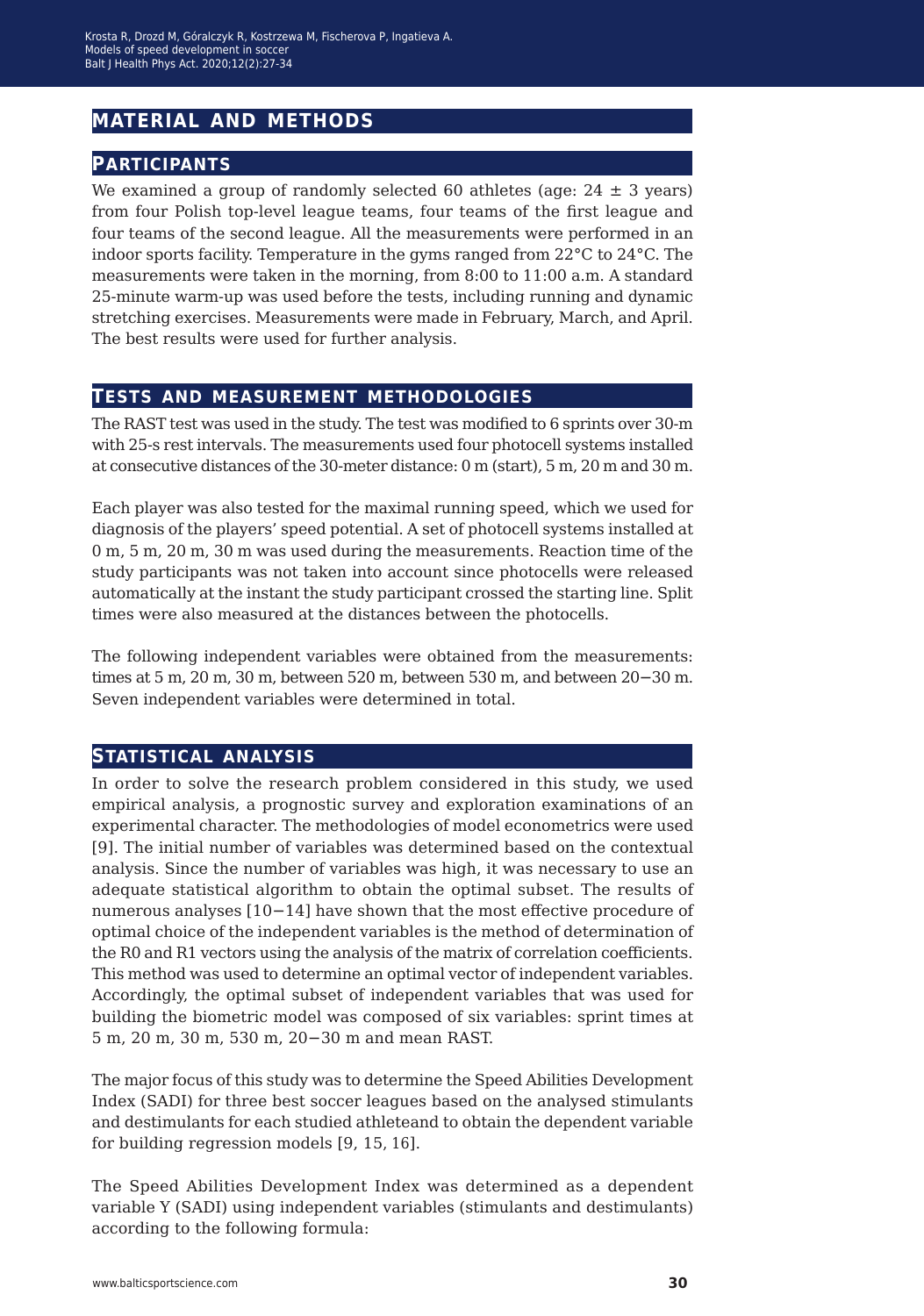$$
u_{(ij)} = x_{(ij)} - s r_x_{(j)} / S_{(xj)}
$$

Where:

xj − stimulant variable

xi − destimulant variable

Furthermore, all the variables were standardized. The distances from the pattern were determined from the equation:

$$
c_i = \sqrt{\sum_{j=1}^{k} (u_{ij} - u_j^*)^2}
$$

This allowed obtaining a taxonomic measure of development (SADI) using the formula:

$$
SADI_i = 1 - \frac{c_i}{\overline{c} + 2S(c)}
$$

The independent variables determined in the study using the matrix of correlation coefficients and vectors R0 and R1 were also used as input data for the regression model (stepwise regression) which was aimed to explicate the set of variables that has the major effect on the dependent variable Y SADI assigned to individual leagues (as Y1−Y3) and expressed as a regression function.

Analyses were based on the Excel 2010 software from Microsoft Office 2010 PL package and Statistica 8.0 package (Statsoft 2013).

#### **results**

The following results were obtained for the elite soccer teams during the speed tests. The descriptive statistics of all analysed variables for top, first and second leagues are presented in Tables 1−3.

| Variable     | N valid | Mean  | SD    | Skewness | Kurtosis |
|--------------|---------|-------|-------|----------|----------|
| Best 5 m     | 20      | 1.022 | 0.022 | $-0.113$ | $-0.942$ |
| Best 20 m    | 20      | 2.988 | 0.068 | $-0.215$ | $-0.145$ |
| Best 30 m    | 20      | 4.148 | 0.097 | $-0.605$ | $-0.386$ |
| Best 530 m   | 20      | 3.112 | 0.088 | $-0.645$ | $-0.421$ |
| Best 20-30 m | 20      | 1.155 | 0.037 | $-0.949$ | 0.696    |
| Mean RAST    | 20      | 4.347 | 0.077 | 0.150    | $-0.592$ |

Table 1. Descriptive statistics of variables that characterize the group of the top league players

Table 2. Descriptive statistics of variables that characterize the group of the first league players

| Variable     | N valid | Mean  | SD    | <b>Skewness</b> | Kurtosis |
|--------------|---------|-------|-------|-----------------|----------|
| Best 5 m     | 20      | 1.073 | 0.048 | 0.890           | 0.606    |
| Best 20 m    | 20      | 3.077 | 0.088 | $-0.171$        | $-0.982$ |
| Best 30 m    | 20      | 4.206 | 0.184 | $-1.577$        | 3.960    |
| Best 530 m   | 20      | 2.934 | 0.642 | $-1.798$        | 3.707    |
| Best 20-30 m | 20      | 1.364 | 0.582 | 1.873           | 2.008    |
| Mean RAST    | 20      | 4.434 | 0.155 | 1.189           | 1.753    |
|              |         |       |       |                 |          |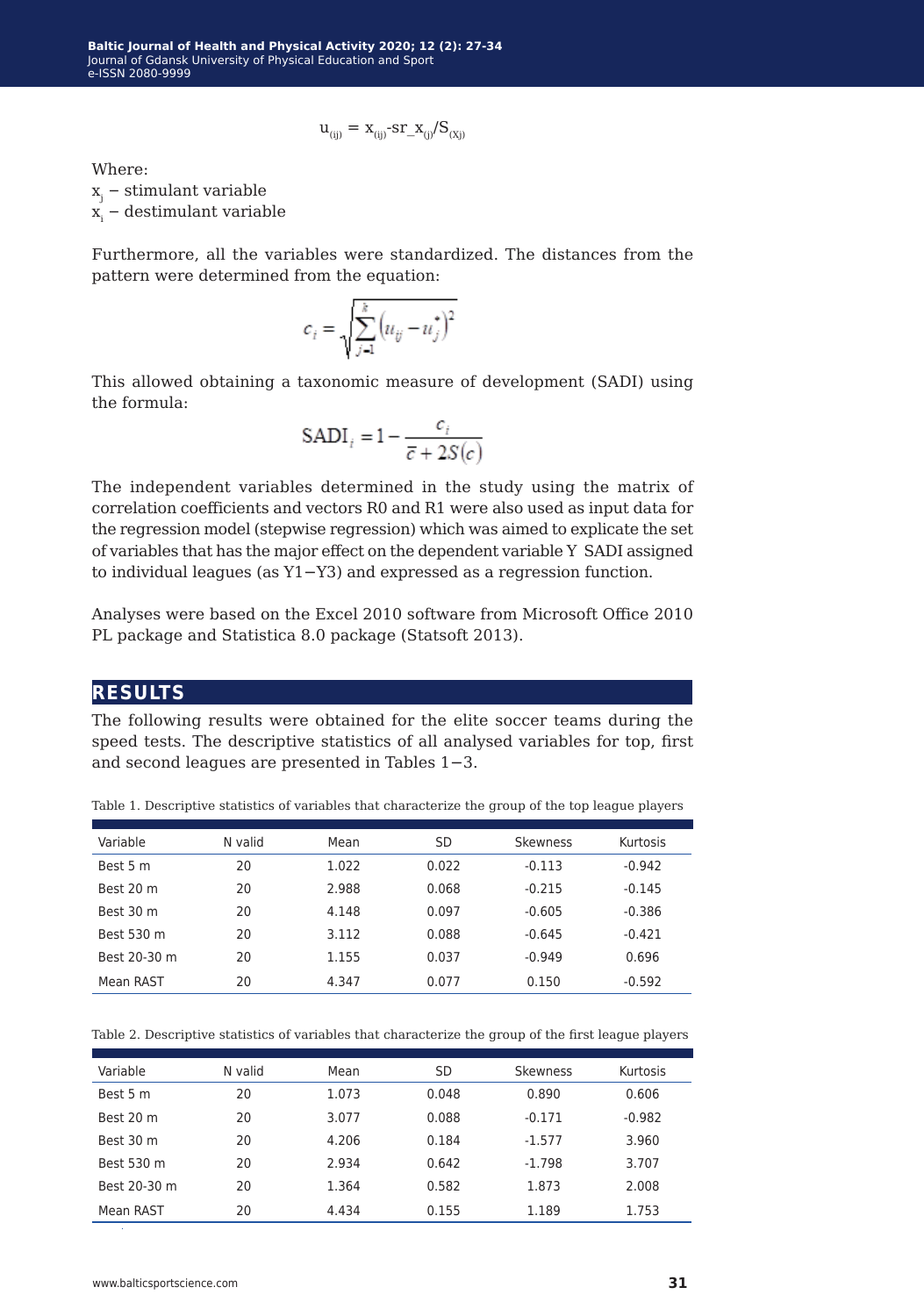**Baltic Journal of Health and Physical Activity 2014; 1(1): 1-4** Models of speed development in soccer alt I Health Phys Act. 2020:12(2):27-34 Balt J Health Phys Act. 2020;12(2):27-34 Krosta R, Drozd M, Góralczyk R, Kostrzewa M, Fischerova P, Ingatieva A.

#### Table 3. Descriptive statistics of sprint variables of the second league players

| Variable     | N valid | Mean  | SD    | Skewness | Kurtosis |
|--------------|---------|-------|-------|----------|----------|
| Best 5 m     | 20      | 1.070 | 0.060 | 0.766    | 0.892    |
| Best 20 m    | 20      | 3.084 | 0.116 | 0.416    | 0.178    |
| Best 30 m    | 20      | 4.273 | 0.165 | 0.070    | $-0.085$ |
| Best 530 m   | 20      | 3.174 | 0.106 | $-0.114$ | $-0.165$ |
| Best 20-30 m | 20      | 1.464 | 3.12  | 0.130    | 1.873    |
| Mean RAST    | 20      | 4.443 | 0.157 | 0.032    | $-0.024$ |

In the groups of elite players, the regression model determined the following predictors of speed as the most important: the best time of 5 to 30 m run, the best time of 20 to 30 m run and mean result of the RAST (Table 4).

In the group of the players from the first and second leagues, the predictors were: sprint time between 20 and 30 m, mean result of the RAST and the time of 5 m sprint (respectively Tables 5−6).

|              | <b>BETA</b> | B           | p level  |
|--------------|-------------|-------------|----------|
|              |             | 1.102679    | 0.000019 |
| Best 5-30 m  | $-3.06233$  | $-0.476387$ | 0.010337 |
| Mean Rast    | $-0.50109$  | $-0.088810$ | 0.036864 |
| Best 20-30 m | $-1.83812$  | $-0.673491$ | 0.031928 |
|              |             |             |          |

Note: R = .92154967 R^2 = .902063393; Adjusted R2 = .89943176; F(5.14) = 3.0410 p < .04595; Standard error of estimation: .01108

| Table 5. Regression model of predictors of speed abilities in the first league |  |  |  |  |
|--------------------------------------------------------------------------------|--|--|--|--|
|                                                                                |  |  |  |  |

|              | <b>BETA</b> | B           | p level |
|--------------|-------------|-------------|---------|
|              |             | 0.864598    | 0.00100 |
| Best 20-30 m | $-0.985571$ | $-0.114649$ | 0.001   |
| Mean Rast    | $-0.078636$ | $-0.034380$ | 0.001   |
| Best 5 m     | $-0.009862$ | $-0.013899$ | 0.031   |

Note: R = .99972525 R^2 = .99945058; Adjusted R2 = .99934756; F(3.16) = 9701.9 p < 0.0000; Standard error of estimation: .00173

| Table 6. Regression model of predictors of speed abilities in the second league |  |
|---------------------------------------------------------------------------------|--|
|---------------------------------------------------------------------------------|--|

|              | <b>BETA</b> | B           | p level |
|--------------|-------------|-------------|---------|
|              |             | 0.864883    | 0.001   |
| Best 20-30 m | $-1.41376$  | $-0.116014$ | 0.001   |
| Mean Rast    | $-1.06811$  | $-0.031599$ | 0.001   |
| Best 5 m     | $-0.01421$  | $-0.001086$ | 0.043   |

Note: R = .99956581 R^2 = .99913180; Adjusted R2 = .99986902; F(3.16) = 6137.7 p < 0.0000; Standard error of estimation: .00015

Analysis of regression revealed the following models for Y1 (Top league), Y2 (first league) and Y3 (second league):

**SADI (Y1) = 1.103 - 0.476best5-30m - 0,673best 20-30m - 0.088meanRast ± 0.174**

**SADI (Y2) = 0.864 - 0.115 best 20-30m- 0.034meanRast - 0.014best5m ± 0,011**

**SADI (Y3) = 0.865 - 0.116best20-30m - 0.032meanRast - 0.001best5m ± 0.009**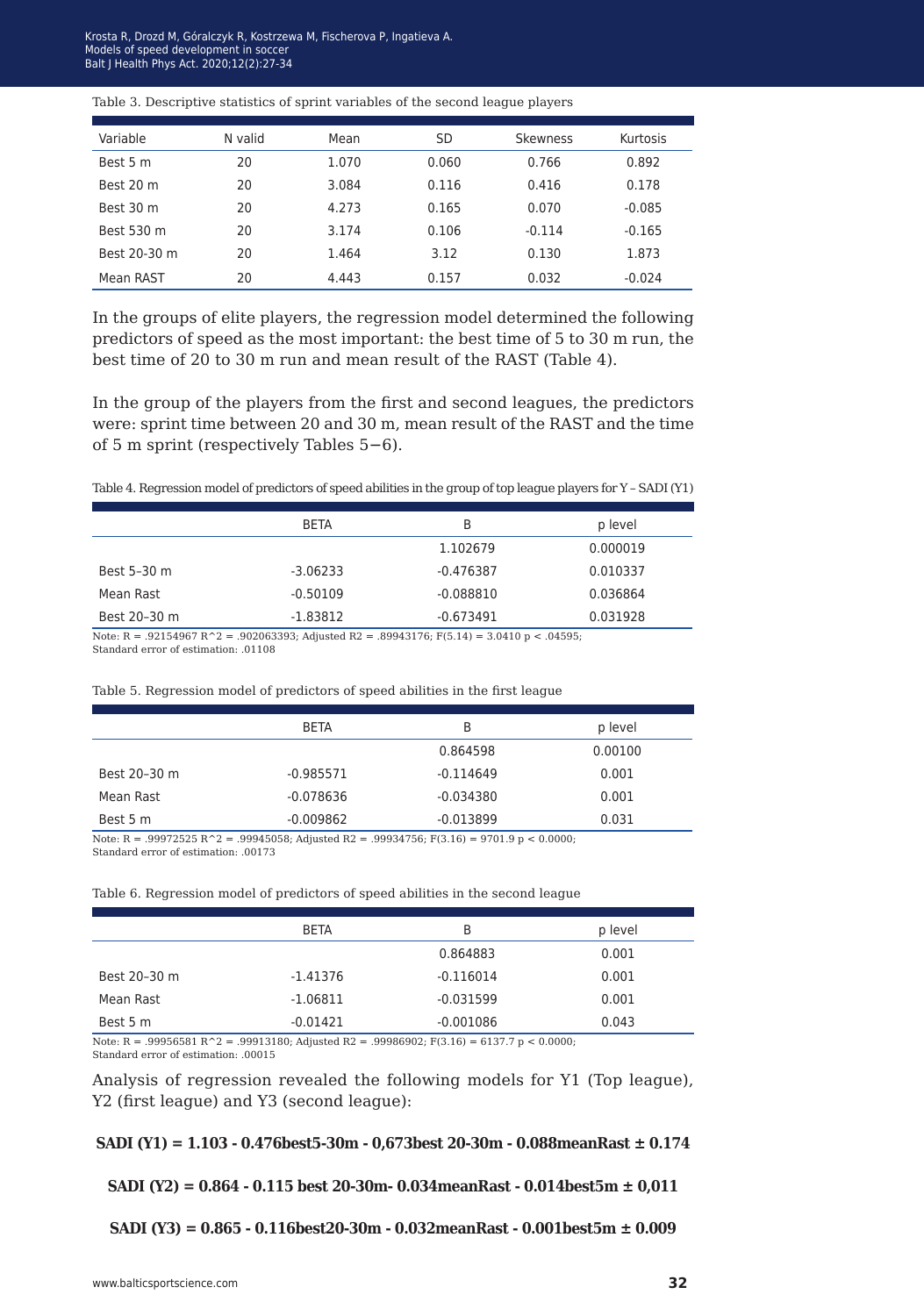#### **discussion**

Modelling of variables with consideration for the SADI index as a dependent variable allowed for determination of the most important predictors of speed abilities.

In the groups of top league players, the first and the second leagues, the regression model determined three predictors for Speed Abilities Development Index (SADI). In order to determine the SADI indices of individual classes of particular leagues, the same correlations of variables 2030m sprint, RAST, and the 5m sprint start were used apart from one case in the SADI index for the top league with the variable 530 m sprint included.

The obtained data confirmed the previously presented results, pointing to the fact that the competition at the highest national level is more dynamic, and the athletes are characterized by better speed abilities. It is known that 90% of the energy supply in a soccer game comes from the aerobic system, yet it is anaerobic efforts, especially explosive activities lasting several seconds, which determine success in this sports discipline.

Furthermore, as suggested by Bottinelli et al. [17] and Idrizowić et al. [18], soccer is a game with great physical fitness demands. A good soccer player should be prepared for both short (5 to 20 m) and longer (30 to 50 m) runs at the highest speed possible (instantaneous accelerations from 9 to 10 m/s).

Apart from speed, the results of 5m sprint starts provide feedback for coaches that help develop specific strength abilities in soccer players. The results of 20 and 30 m runs are considered as speed indicators, whereas additional measurements at flying start distances of 520 m and 2030 m reflect the athletes' coordination and inherited speed abilities. The results of this test can inform the athletes and coaches about the strengths and weaknesses in specific physical fitness characteristics. The obtained results can be very informative, and used for annual monitoring of speed abilities. An athlete can compare his results to previous ones and to his personal best. He can also be evaluated in comparison to the whole team. Furthermore, the test may be used as a reliable measure of the athlete's fitness after a rehabilitation program following an injury [19].

An insufficient development of speed in soccer players can be linked to inadequate knowledge and training of coaches, which prevents them from implementation of new training methodologies. As suggested, the problem lies in training methodologies used by Polish teams, especially those from lower leagues, where the training loads do not resemble game-specific exercises; they do not offer variability of intensity, volume and active rest. Another training mistake may lie in a lack of individual training loads [20].

Compared to the athletes from the highest league in Brazil, where the mean 30 m sprint times equal 7.68 m/s, players from Polish leagues reached significantly lower running speeds during a game (top league: 7.23 m/s, the first league 7.14 m/s, the second league 7.02 m/s) [21].

#### **conclusions**

In conclusion, insignificant variation of particular speed abilities of players from Polish top league, first league and second league suggests that changes in training periodization are needed to ensure a more effective development